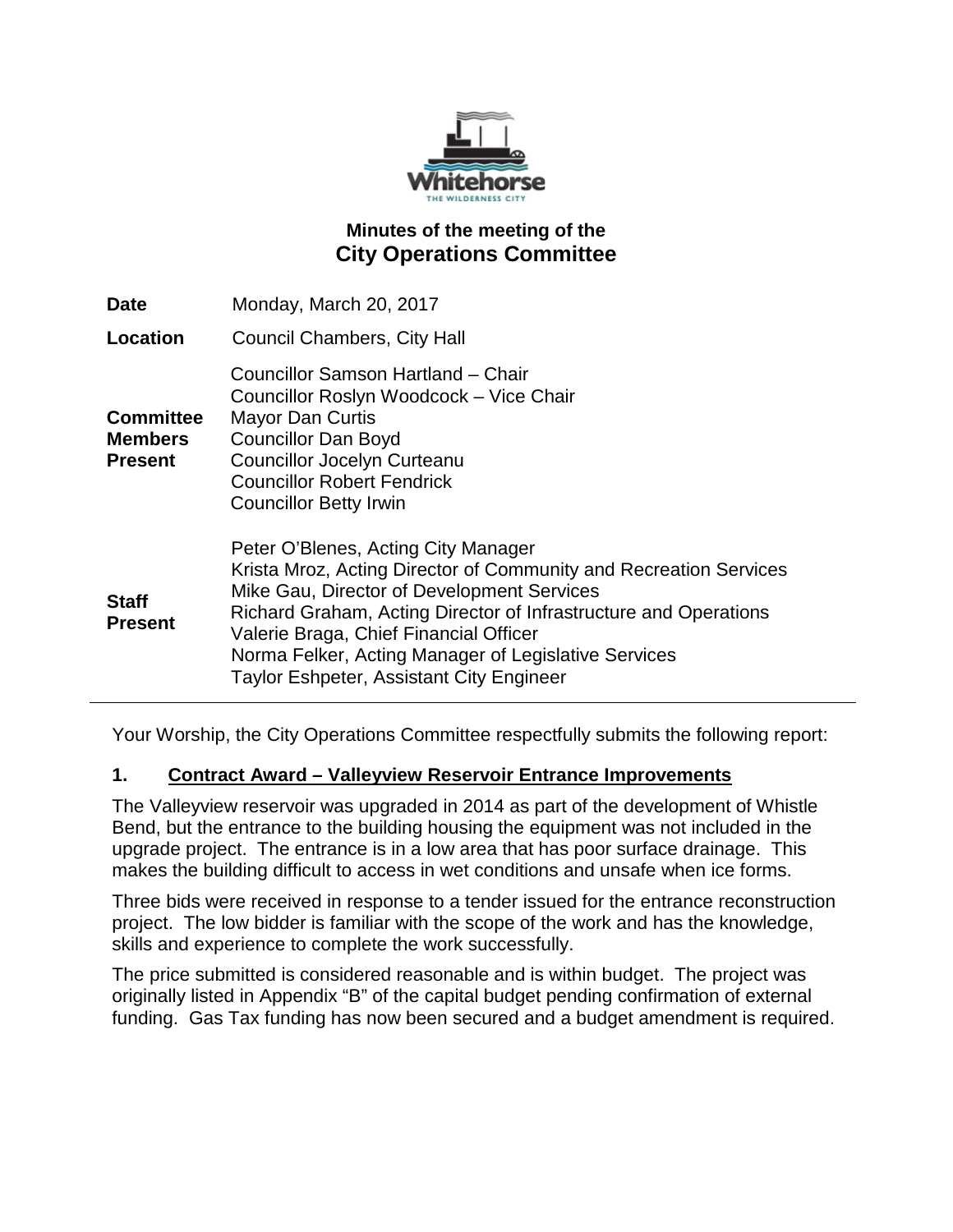#### **The City Operations Committee recommendation is:**

THAT Appendix "A" of the 2017 to 2020 capital budget be amended by increasing the 2017 Valleyview Reservoir Upgrades Project in the amount of \$24,000.00, funded by Gas Tax; and

THAT the construction contract for the Valleyview Reservoir Entrance Upgrades project be awarded to Wildstone Construction Ltd. for a cost to the City of \$128,982.00.

### **2. Contract Award – Marwell Lift Station Bypass Vault**

The construction of a waterproof concrete bypass vault structure outside the existing lift station is a component of the ongoing Marwell Lift Station improvement project. The vault will house three large valves and will be installed around the existing force main that discharges from the lift station.

The overall multi-year lift station improvement project was included in the 2016 capital budget utilizing reserves, but delayed implementation resulted in only a small portion of the funds being expended in 2016. To reduce the dependence on reserves a Gas Tax application was submitted for the unfinished portion of the project. Gas Tax funding has now been approved and a budget amendment is required.

Only one bid was received in response to the tender issued for the bypass vault project. The sole bidder is familiar with the scope of the work and has the knowledge, skills and experience to complete the work successfully.

### **The City Operations Committee recommendation is:**

THAT Appendix "A" of the 2017 to 2020 capital budget be amended by increasing the 2017 portion of the Marwell Lift Station Improvement Project in the amount of \$780,000.00, funded by Gas Tax; and

THAT the construction contract for the Marwell Lift Station Bypass Vault project be awarded to Ketza Construction Corp. for a cost to the City of \$207,700.00.

### **3. Contract Award – Supply of One Dump Truck**

The approved 2017 capital budget includes funding for one dump truck, required as a replacement unit in accordance with the Vehicle and Equipment Replacement Administrative Directive. Five companies picked up the tender documents and one compliant bid was received for each of the options advertised. Both bids met tender specifications and the low bid is considered reasonable.

### **The City Operations Committee recommendation is:**

THAT the contract for the supply of one Dump Truck be awarded to Inland Kenworth Ltd. in the amount of \$248,443.25.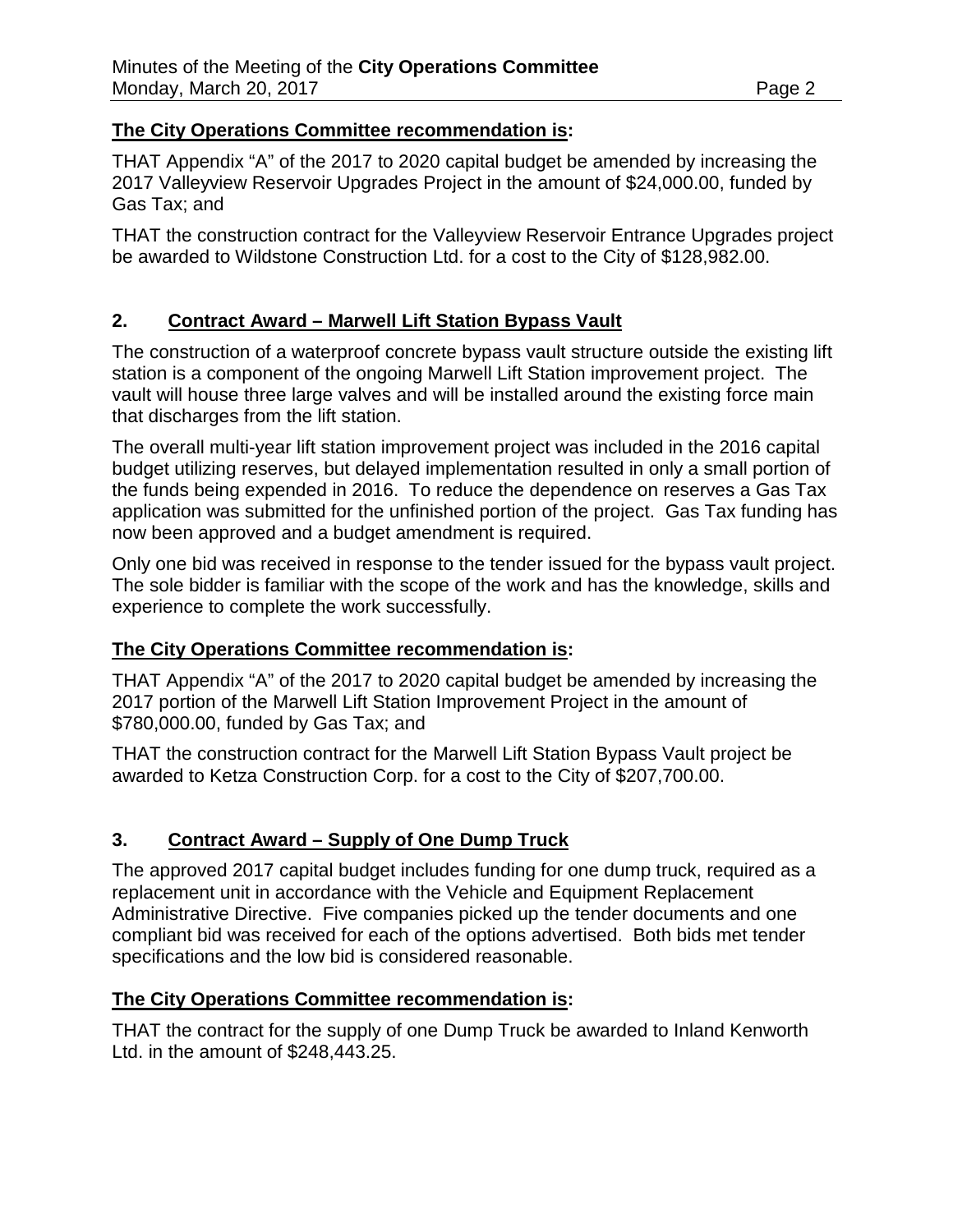

## **Minutes of the meeting of the Community Services Committee**

| <b>Date</b>                                          | Monday, March 20, 2017                                                                                                                                                                                                                                                                                                       |
|------------------------------------------------------|------------------------------------------------------------------------------------------------------------------------------------------------------------------------------------------------------------------------------------------------------------------------------------------------------------------------------|
| Location                                             | Council Chambers, City Hall                                                                                                                                                                                                                                                                                                  |
| <b>Committee</b><br><b>Members</b><br><b>Present</b> | Councillor Robert Fendrick - Chair<br>Councillor Samson Hartland - Vice-Chair<br><b>Mayor Dan Curtis</b><br><b>Councillor Dan Boyd</b><br><b>Councillor Jocelyn Curteanu</b><br><b>Councillor Betty Irwin</b><br><b>Councillor Roslyn Woodcock</b>                                                                           |
| <b>Staff</b><br><b>Present</b>                       | Peter O'Blenes, Acting City Manager<br>Krista Mroz, Acting Director of Community and Recreation Services<br>Mike Gau, Director of Development Services<br>Richard Graham, Acting Director of Infrastructure and Operations<br>Valerie Braga, Chief Financial Officer<br>Norma Felker, Acting Manager of Legislative Services |

Your Worship, the Community Services Committee respectfully submits the following report:

## **1. Root Zone Heating for Food Production** – *For Information Only*

Chris Bartsch addressed the Committee to promote a root zone heating system using solar collectors. He noted that raising the root zone temperature promotes germination and growth, increasing garden production yields dramatically. The system uses readily available and inexpensive materials, is easy to build, and costs little to operate.

## **2. Ride for Dad** – *For Information Only*

Sean Secord presented a plaque to Mayor and Council in recognition of the City's support for the annual Ride for Dad. Mr. Secord stressed the importance of the event in raising awareness about prostate cancer, and noted that promoting an on-going conversation about the issue helps to save lives.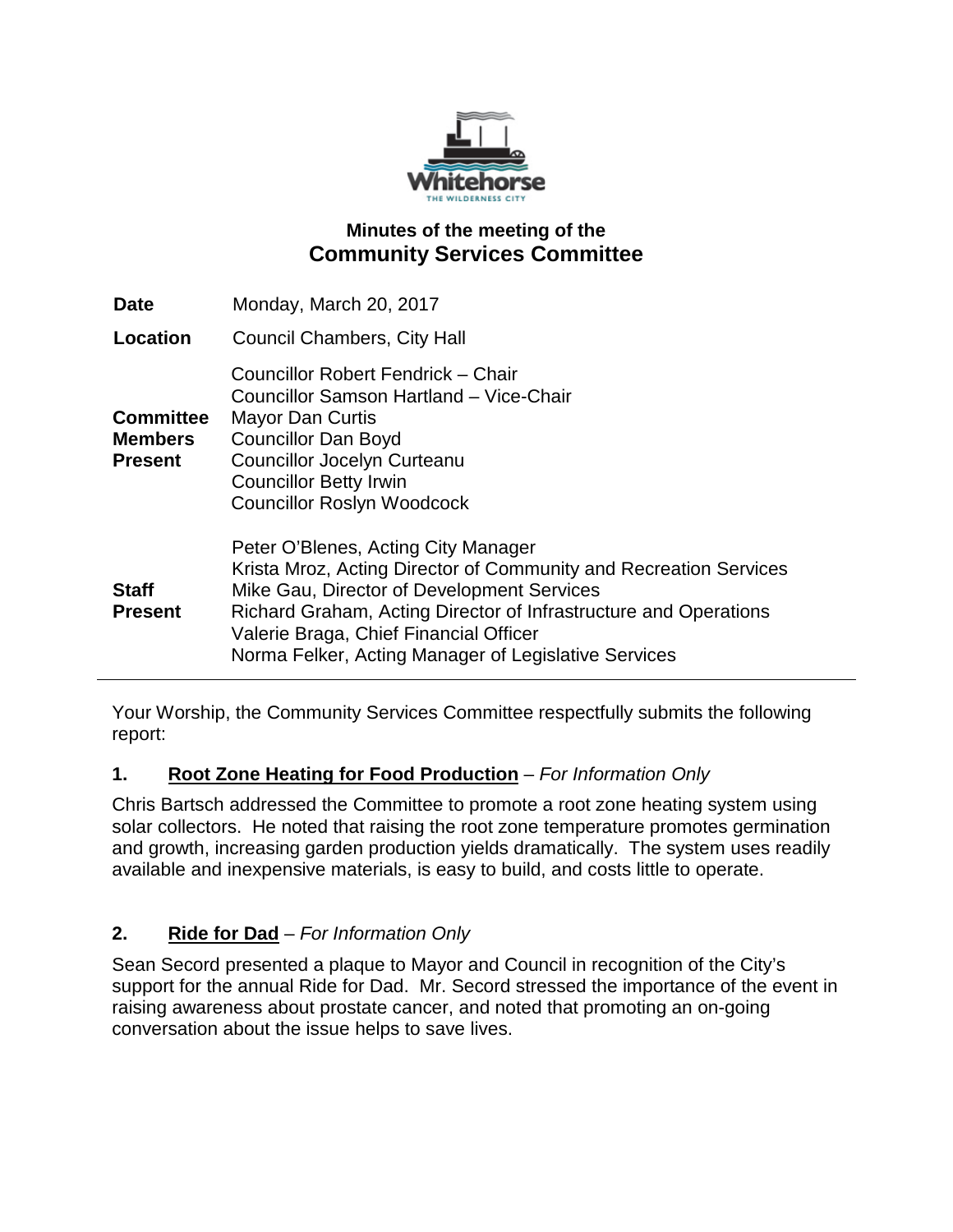

# **Minutes of the meeting of the Public Health and Safety Committee**

| <b>Date</b>                                          | Monday, March 20, 2017                                                                                                                                                                                                                                                                                                       |
|------------------------------------------------------|------------------------------------------------------------------------------------------------------------------------------------------------------------------------------------------------------------------------------------------------------------------------------------------------------------------------------|
| Location                                             | <b>Council Chambers, City Hall</b>                                                                                                                                                                                                                                                                                           |
| <b>Committee</b><br><b>Members</b><br><b>Present</b> | Councillor Dan Boyd - Chair<br>Councillor Jocelyn Curteanu - Vice Chair<br><b>Mayor Dan Curtis</b><br><b>Councillor Robert Fendrick</b><br><b>Councillor Samson Hartland</b><br><b>Councillor Betty Irwin</b><br><b>Councillor Roslyn Woodcock</b>                                                                           |
| <b>Staff</b><br><b>Present</b>                       | Peter O'Blenes, Acting City Manager<br>Krista Mroz, Acting Director of Community and Recreation Services<br>Mike Gau, Director of Development Services<br>Richard Graham, Acting Director of Infrastructure and Operations<br>Valerie Braga, Chief Financial Officer<br>Norma Felker, Acting Manager of Legislative Services |

Your Worship, there is no report from the Public Health and Safety Committee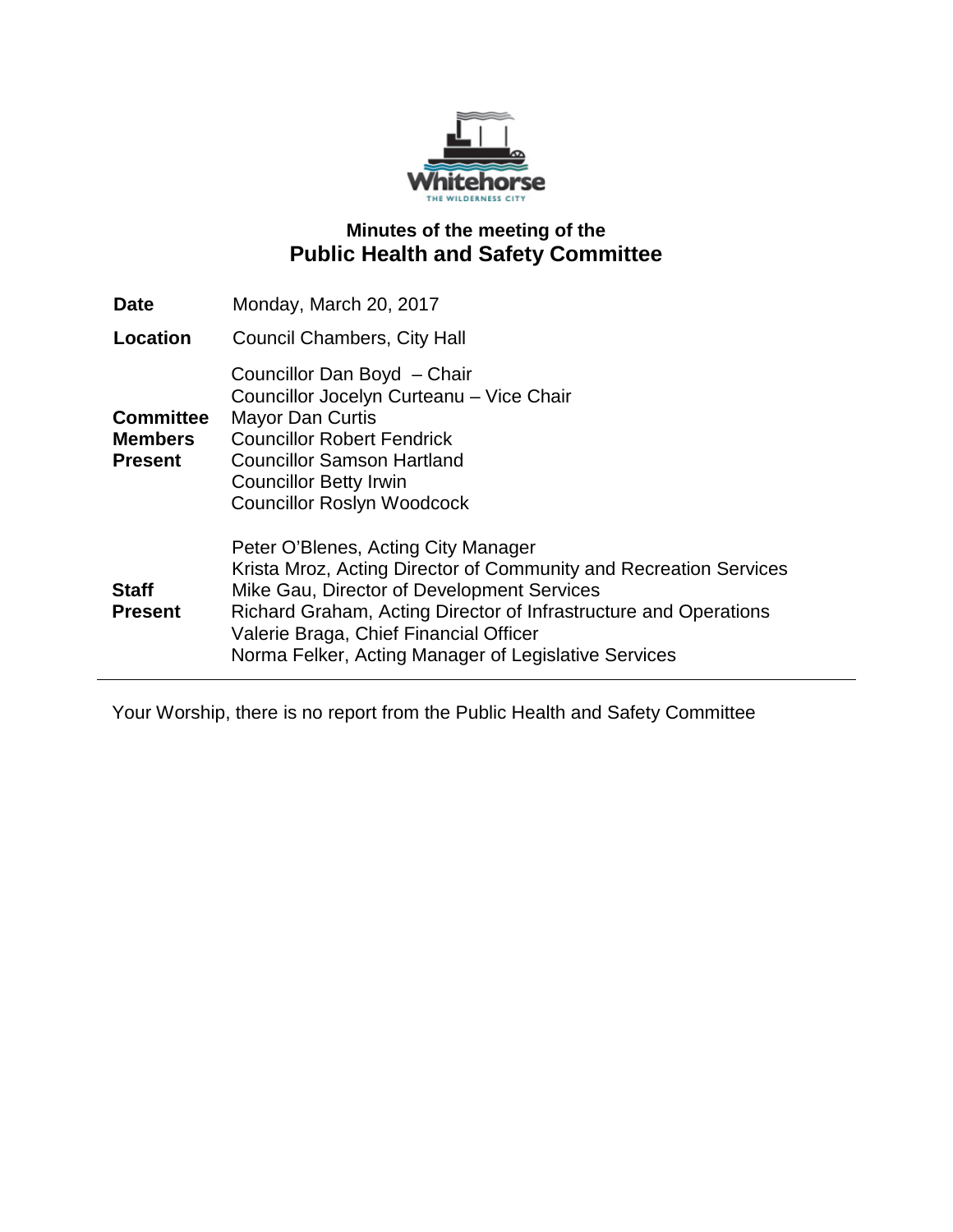

## **Minutes of the meeting of the Development Services Committee**

| <b>Date</b>                                          | Monday, March 20, 2017                                                                                                                                                                                                                                                                                                                                                      |
|------------------------------------------------------|-----------------------------------------------------------------------------------------------------------------------------------------------------------------------------------------------------------------------------------------------------------------------------------------------------------------------------------------------------------------------------|
| Location                                             | <b>Council Chambers, City Hall</b>                                                                                                                                                                                                                                                                                                                                          |
| <b>Committee</b><br><b>Members</b><br><b>Present</b> | Councillor Jocelyn Curteanu - Chair<br>Councillor Betty Irwin - Vice Chair<br><b>Mayor Dan Curtis</b><br><b>Councillor Dan Boyd</b><br><b>Councillor Robert Fendrick</b><br><b>Councillor Samson Hartland</b><br><b>Councillor Roslyn Woodcock</b>                                                                                                                          |
| <b>Staff</b><br><b>Present</b>                       | Peter O'Blenes, Acting City Manager<br>Krista Mroz, Acting Director of Community and Recreation Services<br>Mike Gau, Director of Development Services<br>Richard Graham, Acting Director of Infrastructure and Operations<br>Valerie Braga, Chief Financial Officer<br>Norma Felker, Acting Manager of Legislative Services<br>Wayne Tuck, Manager of Engineering Services |

Your Worship, the Development Services Committee respectfully submits the following report:

### **1. Hillcrest Reconstruction Local Improvement Project**

Reconstruction of the Hillcrest neighbourhood is required for long-term sustainability. It will reduce repair and maintenance costs, improve fire protection, and eliminate water waste. The complete project will include both underground and surface works and will be phased over four years to minimize community impact and keep individual projects at a reasonable size for contractors.

Federal Build Canada Funding has been secured for the majority of the project, with the remainder being funded through local improvement charges to benefiting property owners.

Consultation meetings were conducted to obtain preliminary feedback from property owners and residents on the proposed reconstruction project, and a public hearing is scheduled for May  $8<sup>th</sup>$  so that Council may hear and consider all submissions with respect to the local improvement charges bylaw.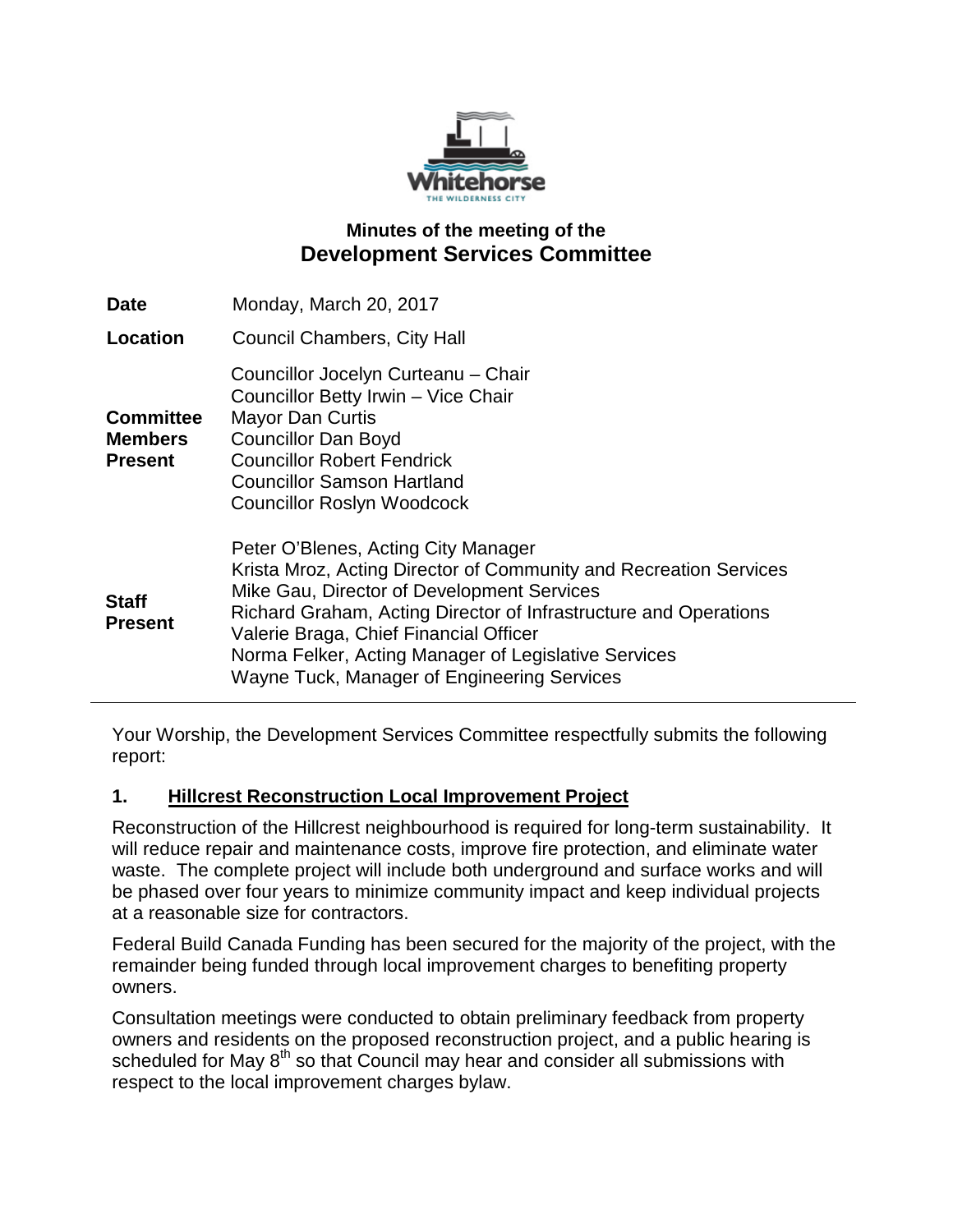If the local improvement charges bylaw is approved, final confirmation of the reconstruction project will be the inclusion of the project in the approved 2018 to 2021 capital budget.

#### **The Development Services Committee recommendation is:**

THAT Bylaw 2017-05, a bylaw to provide for Local Improvement Charges with respect to the Hillcrest Reconstruction Project, be brought forward for due consideration under the bylaw process.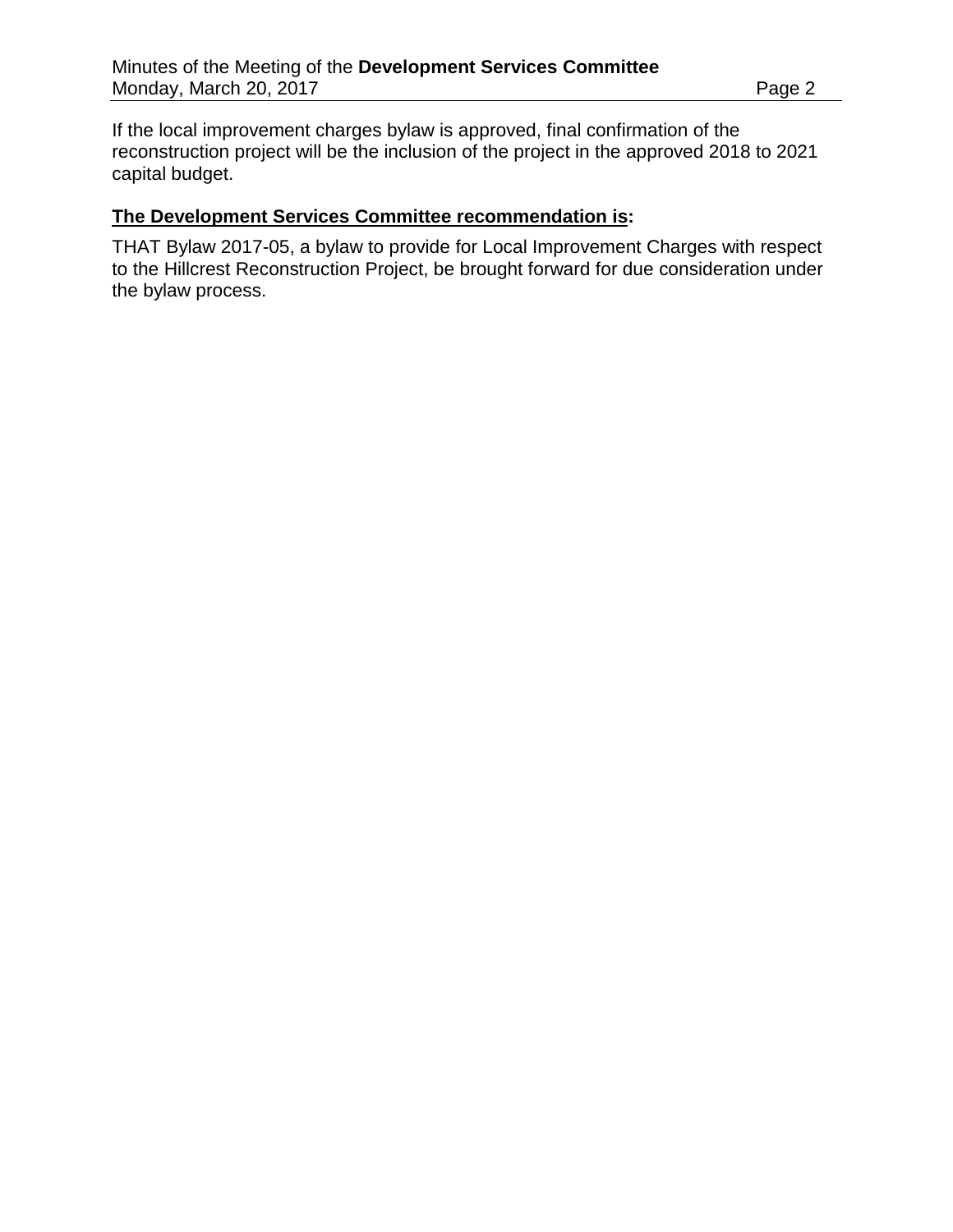

# **Minutes of the meeting of the Corporate Services Committee**

| <b>Date</b>                                          | Monday, March 20, 2017                                                                                                                                                                                                                                                                                                                                                                    |
|------------------------------------------------------|-------------------------------------------------------------------------------------------------------------------------------------------------------------------------------------------------------------------------------------------------------------------------------------------------------------------------------------------------------------------------------------------|
| Location                                             | <b>Council Chambers, City Hall</b>                                                                                                                                                                                                                                                                                                                                                        |
| <b>Committee</b><br><b>Members</b><br><b>Present</b> | Councillor Roslyn Woodcock - Chair<br>Councillor Dan Boyd - Vice Chair<br><b>Mayor Dan Curtis</b><br><b>Councillor Jocelyn Curteanu</b><br><b>Councillor Robert Fendrick</b><br><b>Councillor Samson Hartland</b><br><b>Councillor Betty Irwin</b>                                                                                                                                        |
| <b>Staff</b><br><b>Present</b>                       | Peter O'Blenes, Acting City Manager<br>Krista Mroz, Acting Director of Community and Recreation Services<br>Mike Gau, Director of Development Services<br>Richard Graham, Acting Director of Infrastructure and Operations<br>Valerie Braga, Chief Financial Officer<br>Norma Felker, Acting Manager of Legislative Services<br>Michael Reyes, Manager of Business and Technology Systems |

Your Worship, the Corporate Services Committee respectfully submits the following report:

### **1. Contract Award – Supply of Enterprise Data Storage**

The 2017 capital budget includes funds for computer infrastructure including Enterprise Data Storage. Existing data storage utilizes Nimble units acquired through a Request for Proposals process in 2012 from the primary reseller in Canada. Due to the very specific nature of this technology investment, the need to ensure compatibility and to prevent corruption of critical data, having mixed storage platforms is not recommended. A combination of negotiated discounts, applied credits and special government pricing from the Nimble provider has resulted in significant savings for new equipment that will meet the City's needs with larger capacity and faster network speed.

### **The Corporate Services Committee recommendation is:**

THAT the bidding process for the provision of Enterprise Data Storage be waived in favour of CDW Canada; and

THAT the contract for the supply of Enterprise Data Storage be awarded to CDW Canada for a cost to the City not to exceed \$108,000.00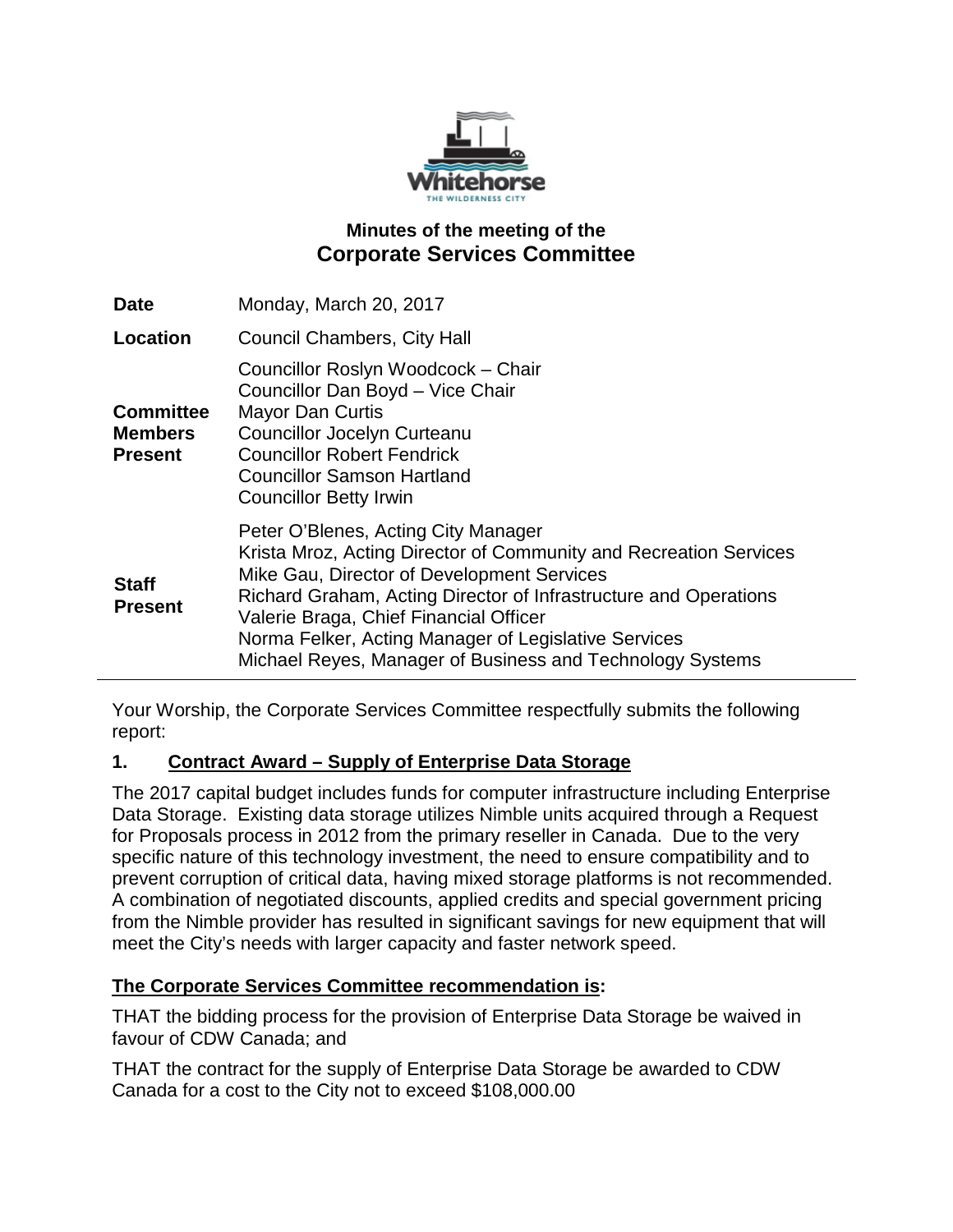

# **Minutes of the meeting of the City Planning Committee**

| <b>Date</b>                                          | Monday, March 20, 2017                                                                                                                                                                                                                                                                                                                                                             |
|------------------------------------------------------|------------------------------------------------------------------------------------------------------------------------------------------------------------------------------------------------------------------------------------------------------------------------------------------------------------------------------------------------------------------------------------|
| Location                                             | <b>Council Chambers, City Hall</b>                                                                                                                                                                                                                                                                                                                                                 |
| <b>Committee</b><br><b>Members</b><br><b>Present</b> | Councillor Betty Irwin - Chair<br><b>Mayor Dan Curtis</b><br><b>Councillor Dan Boyd</b><br><b>Councillor Jocelyn Curteanu</b><br><b>Councillor Robert Fendrick</b><br><b>Councillor Samson Hartland</b><br><b>Councillor Roslyn Woodcock</b>                                                                                                                                       |
| Staff<br><b>Present</b>                              | Peter O'Blenes, Acting City Manager<br>Krista Mroz, Acting Director of Community and Recreation Services<br>Mike Gau, Director of Development Services<br>Richard Graham, Acting Director of Infrastructure and Operations<br>Valerie Braga, Chief Financial Officer<br>Norma Felker, Acting Manager of Legislative Services<br>Kinden Kosick, Acting Manager of Planning Services |

Your Worship, the City Planning Committee respectfully submits the following report:

### **1. OCP Amendment – Quarry Development**

The Norcope Construction Group has applied for an Official Community Plan amendment to allow for a gravel quarry and industrial operations on a parcel of vacant Commissioner's land near the Utah Siding Yard on the Alaska Highway.

The Ta'an Kwäch'än Council has submitted a letter opposing this amendment on the grounds that it would impact Aboriginal Rights and Title. The Government of Yukon Highways and Public Works Department has stated that the site cannot be accessed from the Alaska Highway, and White Pass and Yukon Route has also stated that access though their parcel would be denied. The remaining access option via Miles Canyon Road is important for recreation and tourism.

There is a direct collide with existing Official Community Plan policy with respect to the required quarry buffer distance from the First Nation parcels. Coupled with the uncertainty of site access and a loss of future development potential, this application is not recommended.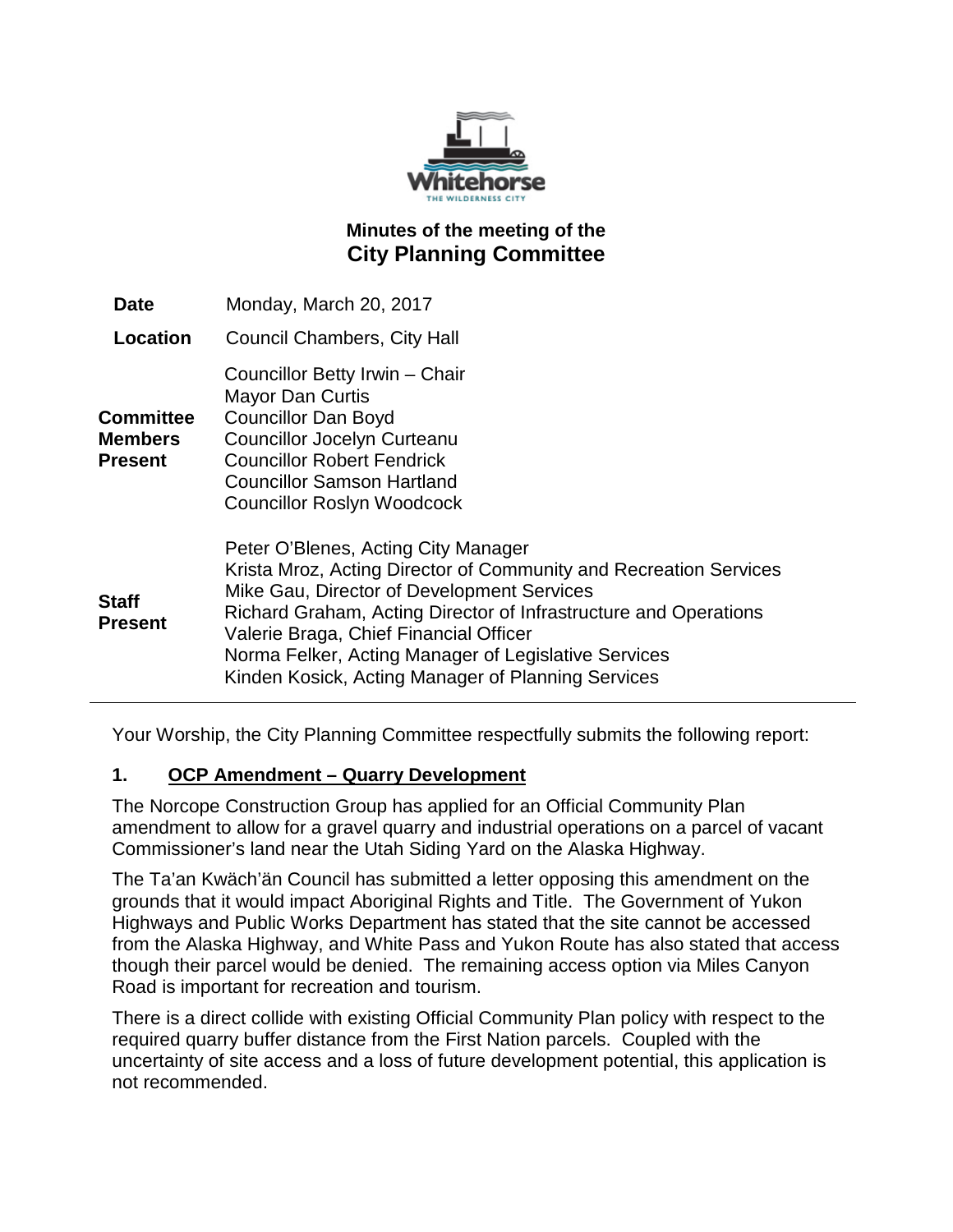Doug Gonder of Norcope Construction Group and Tyler Heal of Stantec Consulting spoke in support of the application. They confirmed that the site could be left in good condition for future development, and stressed that the City needs new quarry leases and no new areas have been identified. This quarry could supply future needs and impact the cost of concrete. Mr. Gonder stated that the size of the quarry parcel could be reduced if that meant that the proposal would go forward under the bylaw process.

### **The City Planning Committee recommendation is:**

THAT Bylaw 2017-14, a bylaw to amend the Official Community Plan to allow for the development of a gravel quarry at kilometre 1415 Alaska Highway, be brought forward under the bylaw process and defeated at first reading.

### **2. Zoning Amendment – Yukon Gardens**

The owner of Yukon Gardens has applied for a zoning amendment to allow for the expansion of the existing greenhouse operations for food production. The requested zoning would reduce several development requirements, and the applicant has also requested a special provision that reduces the front yard setback. The existing zoning permits garden centres as a principal use but the development regulations, including building height and setbacks, are more restrictive than in the proposed new zoning. The special provision for a reduced front yard setback is requested to accommodate a large building footprint adjacent to an irregular front lot line.

The application is supported by the Whitehorse Sustainability Plan under the goal of a resilient, accessible food system. If the zoning amendment is approved there will be a development review as part of the permitting process. All other requirements of the Zoning Bylaw would be in effect.

### **The City Planning Committee recommendation is:**

THAT Bylaw 2017-15, a bylaw to amend the zoning of the Yukon Gardens parcel on Metropolit Lane to allow for the expansion of the existing greenhouse operations, be brought forward for due consideration under the bylaw process.

### **3. Zoning Amendment at 163 Collins Lane** – *For Information Only*

An application for a lot expansion at 163 Collins Lane in the Whitehorse Copper Subdivision will extend the lot 60 metres to the west. The property is currently 184 metres from the nearest residential lot. Due to the configuration of the two parcels, the distance will be increased to 186 metres if the lot expansion is approved.

The recommendation for a minimum 200 metre buffer area is permissive rather than mandatory, and the proposed zoning amendment is an expansion of an existing lot and not the introduction of a new industrial designation or development.